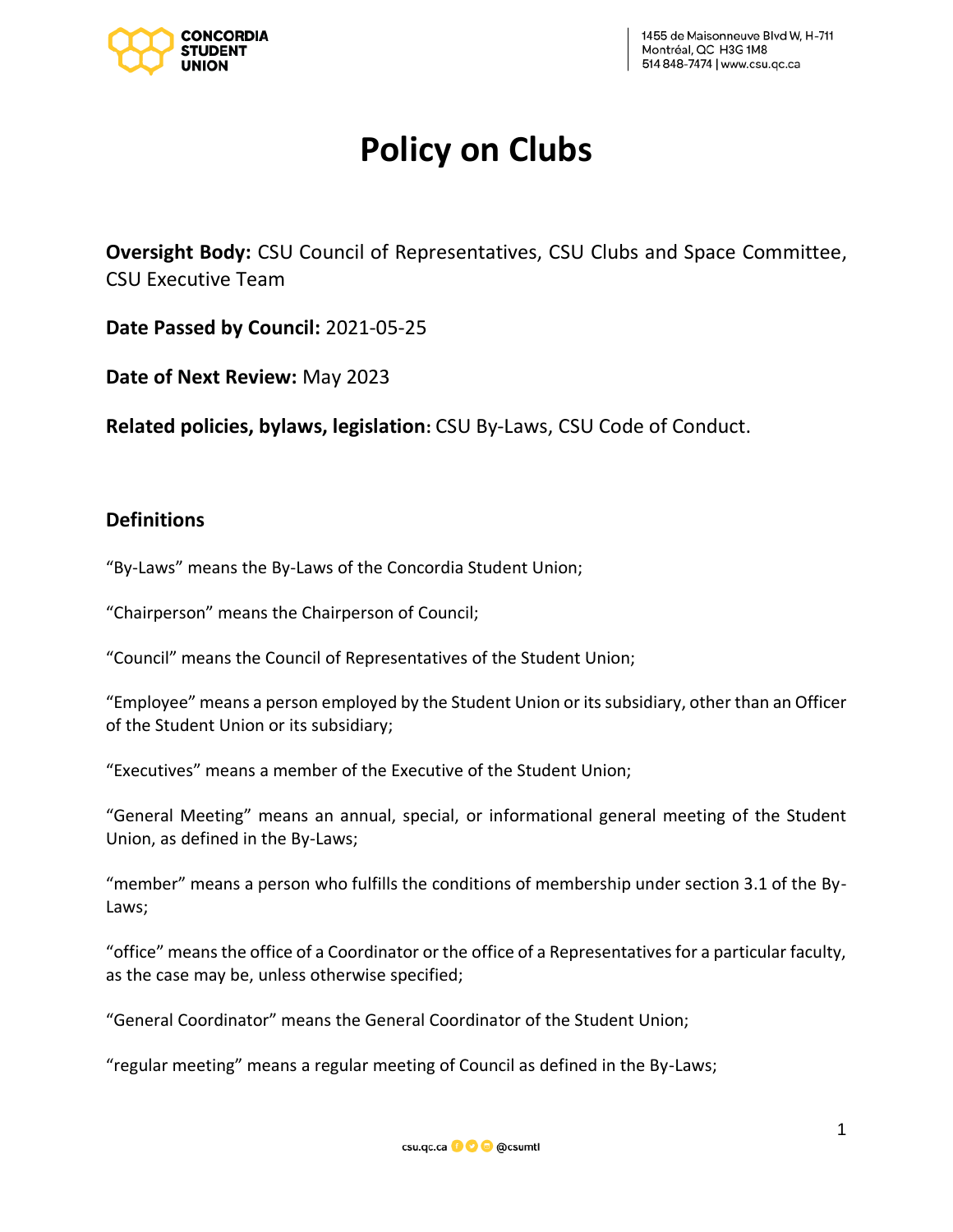

"Representative" means a duly elected member of Council who has taken office;

"special meeting" means a special meeting of Council, as defined in the By-Laws;

"Student Union" means the Concordia Student Union

"University" means Concordia University.

"Clubs" means a student group that is subsidiary of the CSU.

"Clubs Department" means the department of the CSU that consists of the Internal Affairs Coordinator and the Clubs Administrators.

### **Purpose**

This policy document should serve to provide information on procedures for the Concordia Student Union, specifically with regards to the clubs and services that operate under it, as well as their rights and responsibilities and other proceedings thereof. This policy should ensure the fair allocation of resources to the clubs and services operated under the CSU. It is also intended for use in (1) preparation of proper budget estimates and allocations by the CSU Clubs and Spaces Committee, (2) reference for clubs on spending regulations, (3) the financial sustainability and governance of CSU Clubs and Space.

### **Scope**

- 1. This policy applies to all clubs under the Concordia Student Union.
- 2. Any ordinary motion, resolution or regulation that deviates from these regulations can only be adopted with a clause stating that the motion operates regardless of the Code of Standing Regulations. The clause must state which article(s) are not to be applied towards the motion. Such a motion requires a 2/3 majority vote and will cease to have effect four months following its approval.
- 3. The following is a list of general provisions to apply to this policy:
	- 3.1. English and French can be used equally in any Student Union Meetings and elections materials.
	- 3.2. Any individual, club or student association who wish to use the Student Union logo must get permission from the CSU.
	- 3.3. In the case of any discrepancy between these regulations and the By-Laws, the latter shall prevail.
	- 3.4. In the case of any discrepancy between these regulations and any other regulations, these regulations shall prevail.

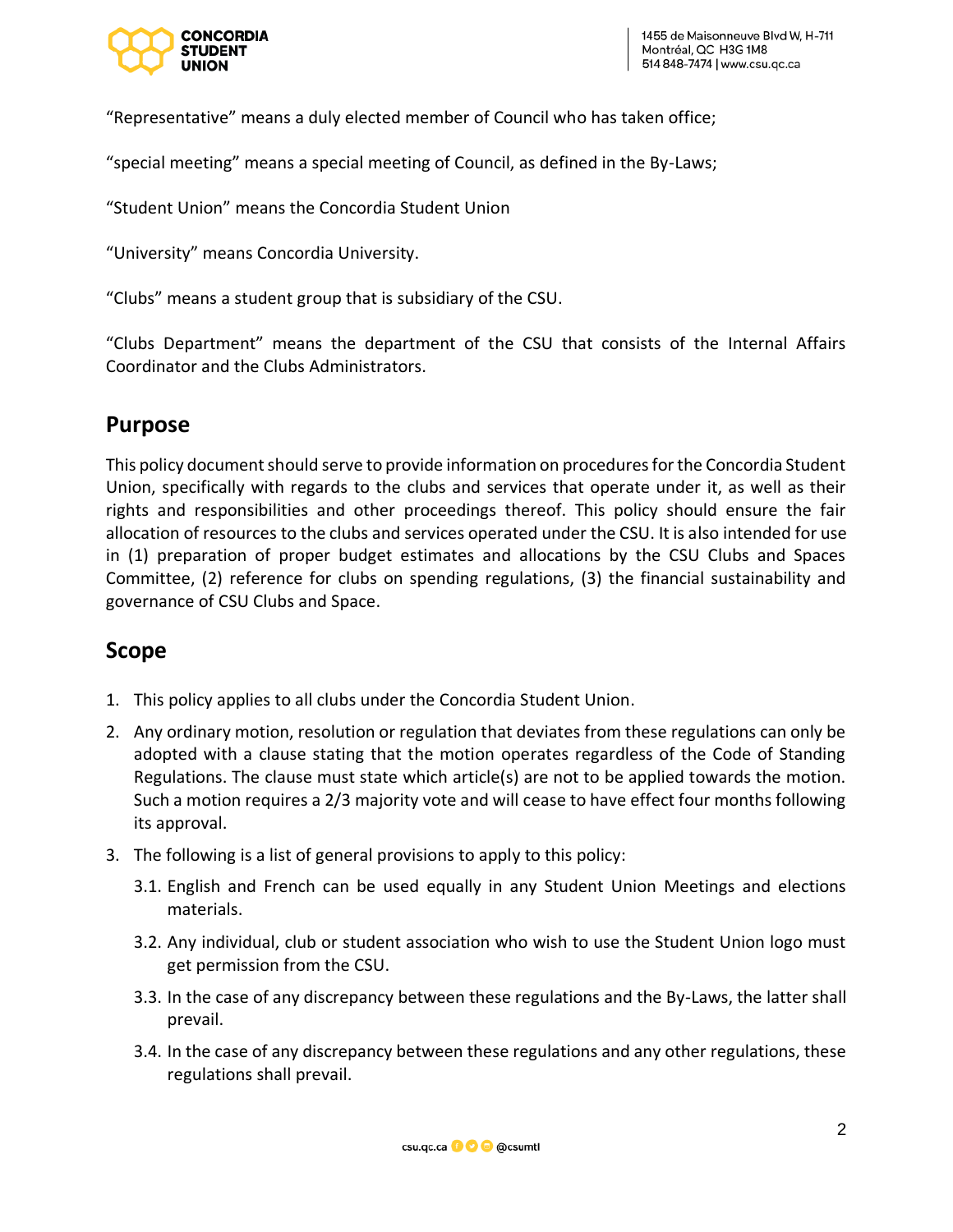

## **Policy Statement**

### **Section 1: Recognition Process**

- 1.1. A group shall be eligible for recognition provided that it meets the following criteria:
	- 1.1.1. The objectives and activities of the group should be seen as attempting to contribute to the educational, recreational, social, or cultural values of the Student Union and the University.
	- 1.1.2. The primary activities of the group should not be commercial in nature. However, the group may engage in legitimate fundraising activities, including providing goods or services at a profit, when the proceeds of such are directed towards the noncommercial activities of the group.
	- 1.1.3. Membership in the group must be open to all members of the Student Union, without restriction on the grounds of race, ethnicity, religion, sex, gender, sexual orientation, disability or faculty of study, age, and/or socioeconomic status.
	- 1.1.4. The group must have a distinct purpose.
	- 1.1.5. The group must not charge a membership fee to the members of the Student Union.
- 1.2. A group applying for recognition shall submit the following to the Clubs Department:
	- 1.2.1. A cover letter.
	- 1.2.2. A petition in support of recognition of the group, containing the name, faculty, student i.d. number, and signature, of at least 50 members of the Student Union.
	- 1.2.3. A draft constitution which must include the following:
		- 1.2.3.1. The full name of the group.
		- 1.2.3.2. The purposes, goals, or objectives of the group.
		- 1.2.3.3. A clear and fair pathway to membership open to all CSU members, free from discrimination.
		- 1.2.3.4. Associate and honorary membership (if any).
		- 1.2.3.5. Composition of executive or coordinating body.
		- 1.2.3.6. Duties of executives and/or coordinators.
		- 1.2.3.7. Rights, privileges, and duties of members.
		- 1.2.3.8. Election eligibility and procedures where all members of any CSU group or club must be granted voting privileges in all elections, recalls and referenda.
		- 1.2.3.9. Replacement and impeachment procedures.
		- 1.2.3.10. Disciplinary procedures.
		- 1.2.3.11. General and special meetings.

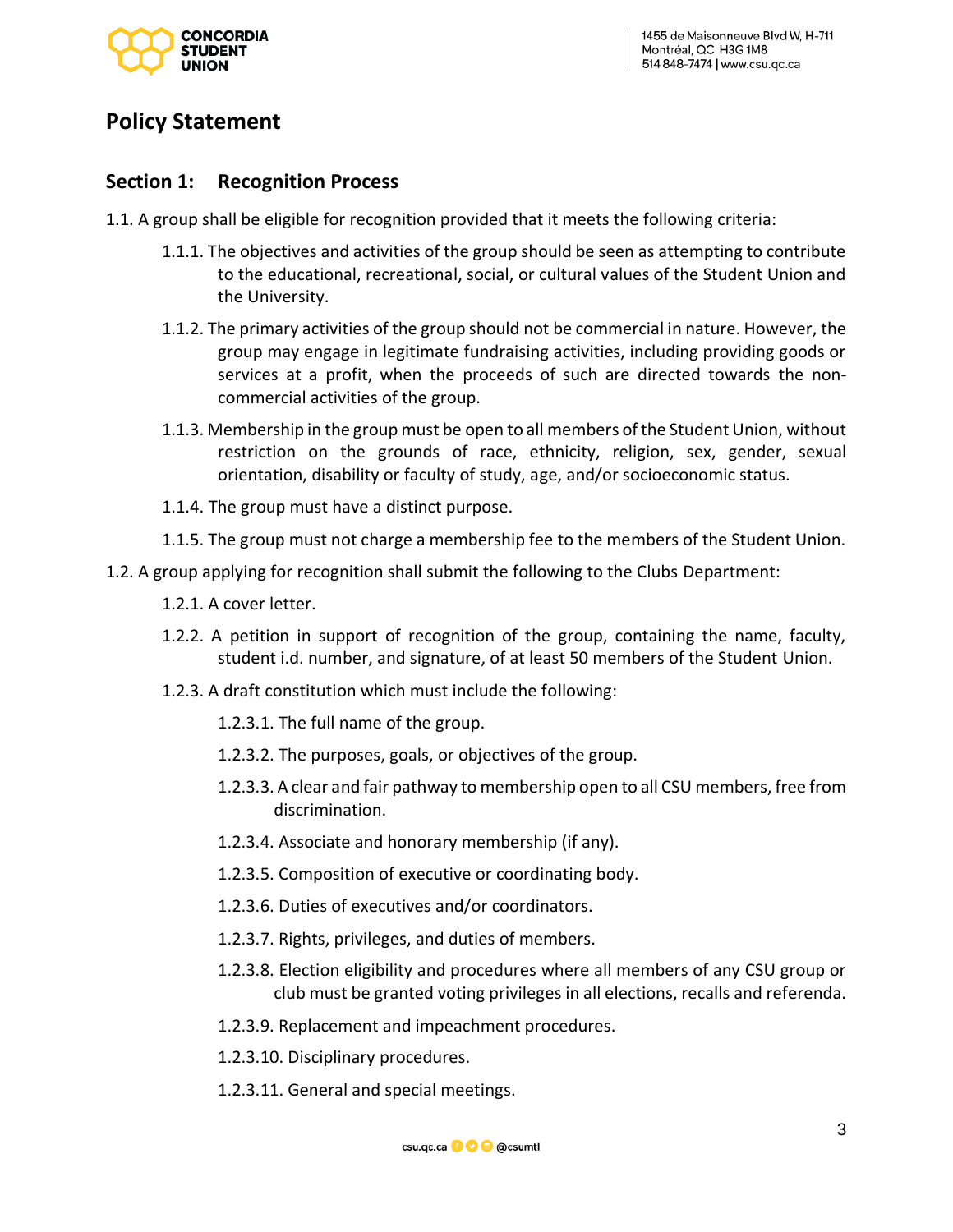

- 1.2.3.12. Constitutional amending formula.
- 1.2.3.13. A reference to the precedence of the By-Laws, Regulations and policies of the Student Union.
- 1.2.3.14. A reference to the authority of the Judicial Board to rule on all disputes and appeals.
- 1.2.4. Full disclosure of any connections the group has with any person/group outside the University.
- 1.3. Upon receipt of required documentation, the Clubs Department shall review the application and consult with the group as necessary.
- 1.4. Following review by the Clubs Department, the required documentation shall be considered by the Clubs and Space Committee. Though not required to attend, members of the proposed club will be invited to the meeting to the meeting, to present their club proposal for a maximum of 10 minutes, at which the application is to be considered.

### **Section 2: Club Constitutions**

- 2.1. The Clubs and Space Committee and the Clubs Department shall have the sole authority to recommend approval, modification or rejection of the group's constitution.
- 2.2. All recommendations by the Committee shall be reported to the next regular meeting of the Council of Representatives for approval.
- 2.3. Any changes to the constitution of a recognized group must be made in accordance with the legitimate amending formula of that constitution and forwarded to the Clubs and Space Committee for review.
- 2.4. The Clubs and Space Committee shall have the authority to disallow amendments to a group's constitution where those amendments violate the By-Laws, Regulations, and policies of the Student Union.

### **Section 3: Revocation**

- 3.1. The Clubs and Space Committee may recommend to Council that a group's recognition be revoked where that group has not acted in accordance with its constitution or with the By-Laws, Regulations and policies of the Student Union.
- 3.2. The Clubs and Space Committee shall have the authority to revoke recognition of any recognized group where the group has been inactive for one full academic year.
- 3.3. Clubs which are inactive for over 2 years must reapply for recognition.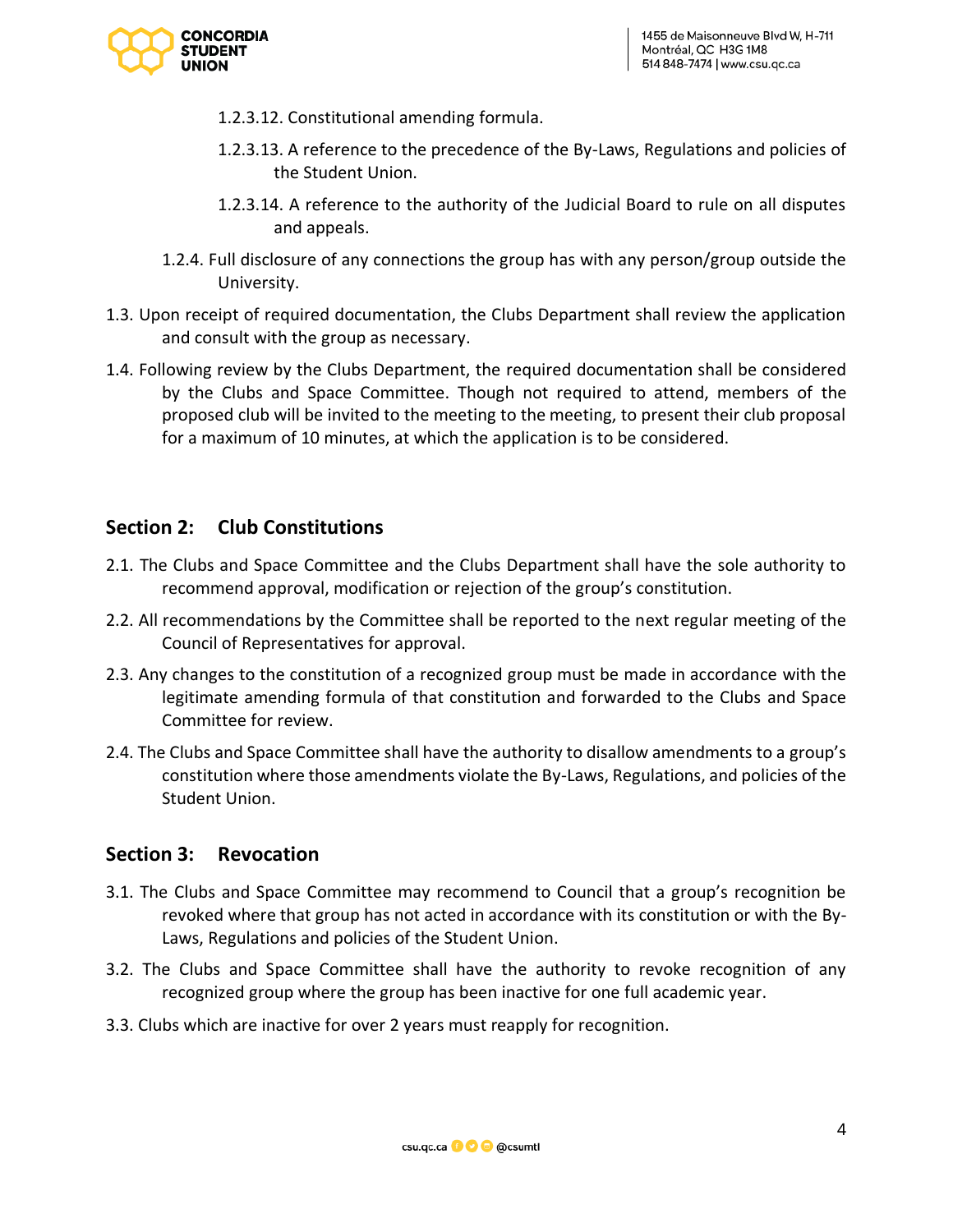

1455 de Maisonneuve Blvd W, H-711 Montréal, QC H3G 1M8 514 848-7474 | www.csu.ac.ca

### **Section 4: Funding**

Subsection 1: Qualification

4.1.1. In order to qualify for Clubs funding, groups must:

- 4.1.1.1. Complete the registration form with the Dean of Students Office.
- 4.1.1.2. Have three or more executives.
- 4.1.1.3. Have filed to be recognized by the CSU four months prior to the end of the academic year in order to receive a general expenditure budget
	- 4.1.1.3.1. New groups are eligible for a budget of up to \$750.00. This amount is to be reconsidered each time the Clubs Policy is reviewed.
- 4.1.1.4. Have submitted a detailed budget within the timeframe set by the Clubs and Space Committee and have the budget approved.

Subsection 2: Funding Allocation Rules

4.2.1. The Clubs and Space Committee is ultimately responsible for the clubs allocations

budget line.

- 4.2.1.1. The Internal Affairs Coordinator shall be the Approval Authority for all transactions on Clubs-wide internal budget lines.
- 4.2.2. Club Budgets will be allocated by the Clubs and Space Committee at the beginning of the academic year and will be based on the proposals submitted and past expenditures.
- 4.2.3. The revenue generated by a club (which was not granted by the CSU) in a given year must be accessible to that club in future years.
- 4.2.4. Funding shall not be granted to clubs retroactively.
- 4.2.5. The following rules apply to funding:
	- 4.2.5.1. The CSU will subsidize eligible groups operations; meaning the costs for the groups to exist;
	- 4.2.5.2. Any subsidy beyond operating costs has absolutely no obligation to reflect any amounts allocated in previous years, except for external funding submitted to the CSU by the club;
	- 4.2.5.3. Any subsidy beyond operating expenses must contribute back to the CSU membership;
	- 4.2.5.4. Benefit towards CSU members must be shown in terms of:
		- 4.2.5.4.1. estimated dates in which such an event is taking place,
		- 4.2.5.4.2. priority of the event (ranked by high, medium or low),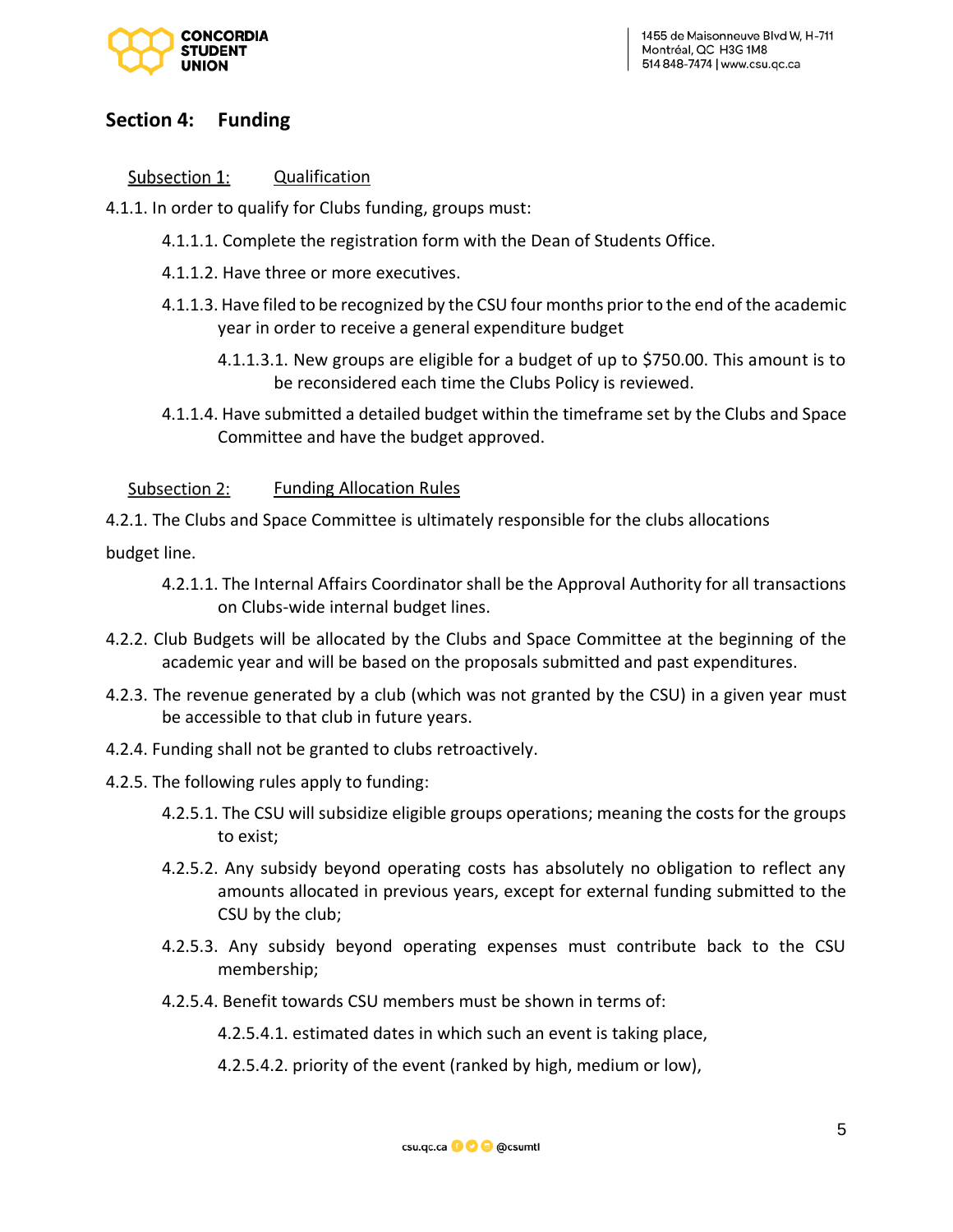

- 4.2.5.4.3. a clear description of the event under each budget line with the location (on campus or off-campus)
- 4.2.5.5. Overall budget allocation will be reflected relative to fluctuations in the Student fees. Although the relativity will only be approximate and not a specific percentage;
	- 4.2.5.5.1. The allocation of overall funding to groups is not contingent upon any revenues generated by the CSU other than student fees;
- 4.2.5.6. Expenses must be reasonable and will depend on a variety of considerations and circumstances, and determining reasonableness will be entirely up to the Clubs and Spaces Committee;
- 4.2.5.7. In determining the reasonableness of a given cost, consideration should be given to the following criteria:
	- 4.2.5.7.1. The cost is of an event or item generally recognized as necessary for the conduct of the club's mandate;
	- 4.2.5.7.2. Club members presenting themselves at a Clubs and Spaces meeting to explain the details of such cost;
- 4.2.5.8. In the budget application, clubs may declare any partnership and funding (projected amounts) from:
	- 4.2.5.8.1. Any organization external to the CSU;
	- 4.2.5.8.2. Any other CSU club.

#### Subsection 3: Expenses and Reimbursements

- 4.3.1. Any requisition submitted by a club must include the signature of the club's two signing officers, must be a pre-approved expense in their detailed budget, must include all original itemized receipts, and must be at least \$10.00.
- 4.3.2. Each club shall have their own account in the Student Union's accounting software, to which all revenue and expenses shall be recorded.
- 4.3.3. The CSU will not subsidize:
	- 4.3.3.1. lodging,
	- 4.3.3.2. transportation for trips/conferences, except to help subsidize the transportation for individuals with disabilities.
	- 4.3.3.3. nor membership fees or other types of royalties to umbrella organizations that a CSU club is an affiliate of.
- 4.3.4. Notwithstanding, travel and lodging expenses will be reimbursed if the expense was related to the club's mandate;
- 4.3.5. The CSU may subsidize:

4.3.5.1. Delegation,

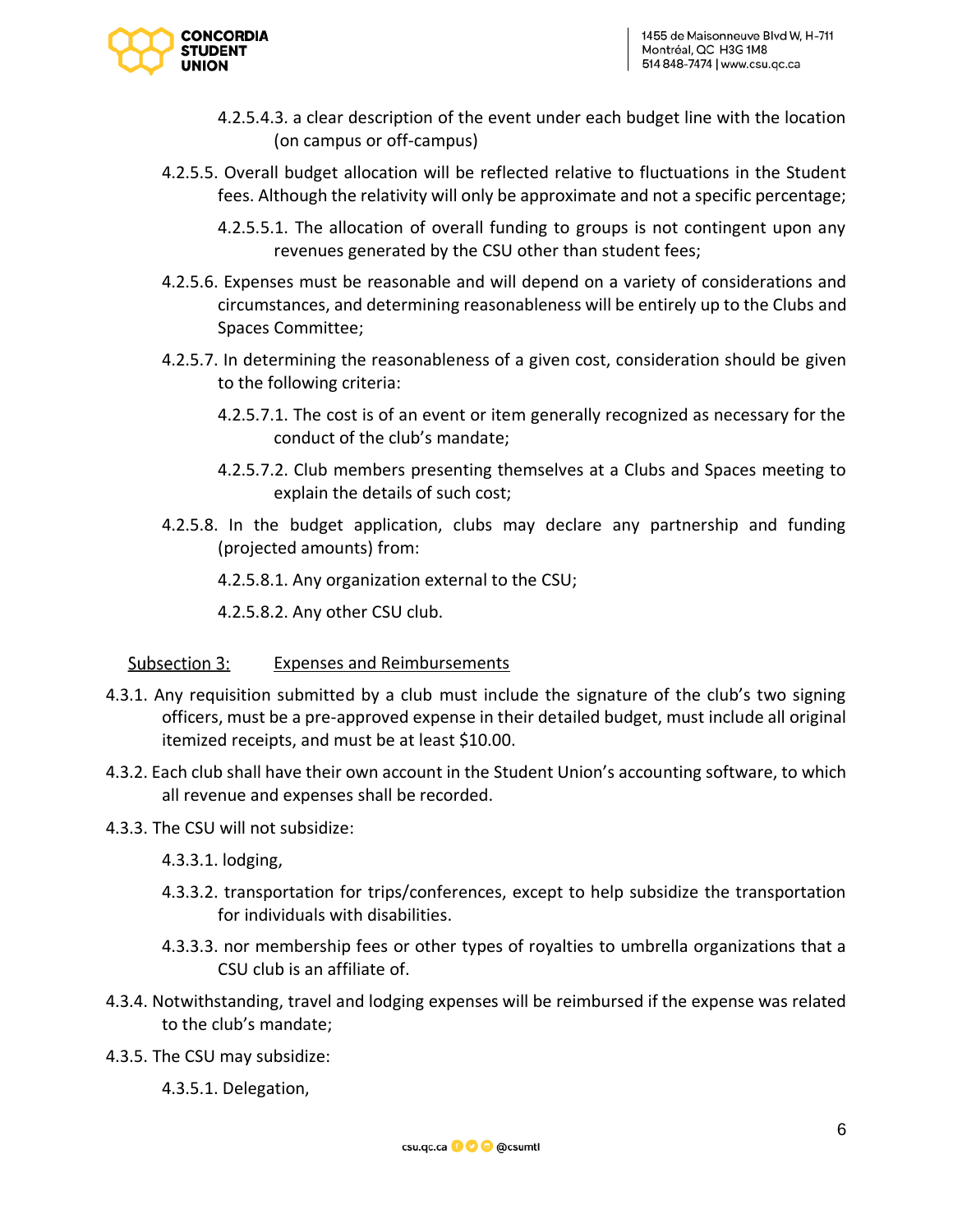

- 4.3.5.2. registration
- 4.3.5.3. entrance fees to events;
- 4.3.5.4. Accessibility services
- 4.3.6. No student union club funding may be used to subsidize the purchase of alcohol by student clubs, unless as a gift to a guest speaker for an event (limited to 1 bottle per person).
- 4.3.7. Clubs shall seek to use Fair-Trade products at their events. Religious exemptions apply to clubs who are not able to find a Fair-Trade product which also satisfies their religious obligations.
- 4.3.8. An event/advanced payment will not be refunded before the day such an event/advanced payment took place.
- 4.3.9. Any bad debts incurred by the club members will not be refunded by the CSU. Bad debts include but are not limited to:

4.3.9.1. Overspending beyond what was already allocated.

- 4.3.10. Club members will not receive any remuneration or honorarium. Infringement of such rule will incur a suspension of funding for the rest of the year.
- 4.3.11. Notwithstanding subsections 4.3.8 & 4.3.9, the Internal Affairs Coordinator, upon consulting the Clubs & Space Committee, has the discretionary authority to choose to cover/reimburse advanced payments and debts.

#### Subsection 4: Budget Appeals Process

- 4.4.1. Clubs are permitted to appeal on their budget allocations. The Clubs and Space Committee Chair must be contacted by email with a clear justification of the appeal.
- 4.4.2. The Clubs and Space committee will address the budget appeal in the following meeting from the date it is sent.
	- 4.4.2.1. The Club appealing their budget allocation must send a representative to the meeting.
	- 4.4.2.2. The Clubs and Space committee shall have the right to refuse the appeal if no representative attends.
- 4.4.3. If a budget appeal is not resolved during a Clubs and Space Committee meeting. The Clubs and Space Committee Chair will send an email to the appealing club which stipulates that the appeal can be disputed at the next regular council meeting.
- 4.4.4. The appealing club shall send an email to the Chairperson of Council on the Friday before the Council meeting to signal their intention to appeal the decision of the Clubs and Space Committee.
- 4.4.5. The appealing club must send a representative to Council for their appeal to be heard.
	- 4.4.5.1. The representative is advised to bring any necessary supporting documents to justify the appeal.

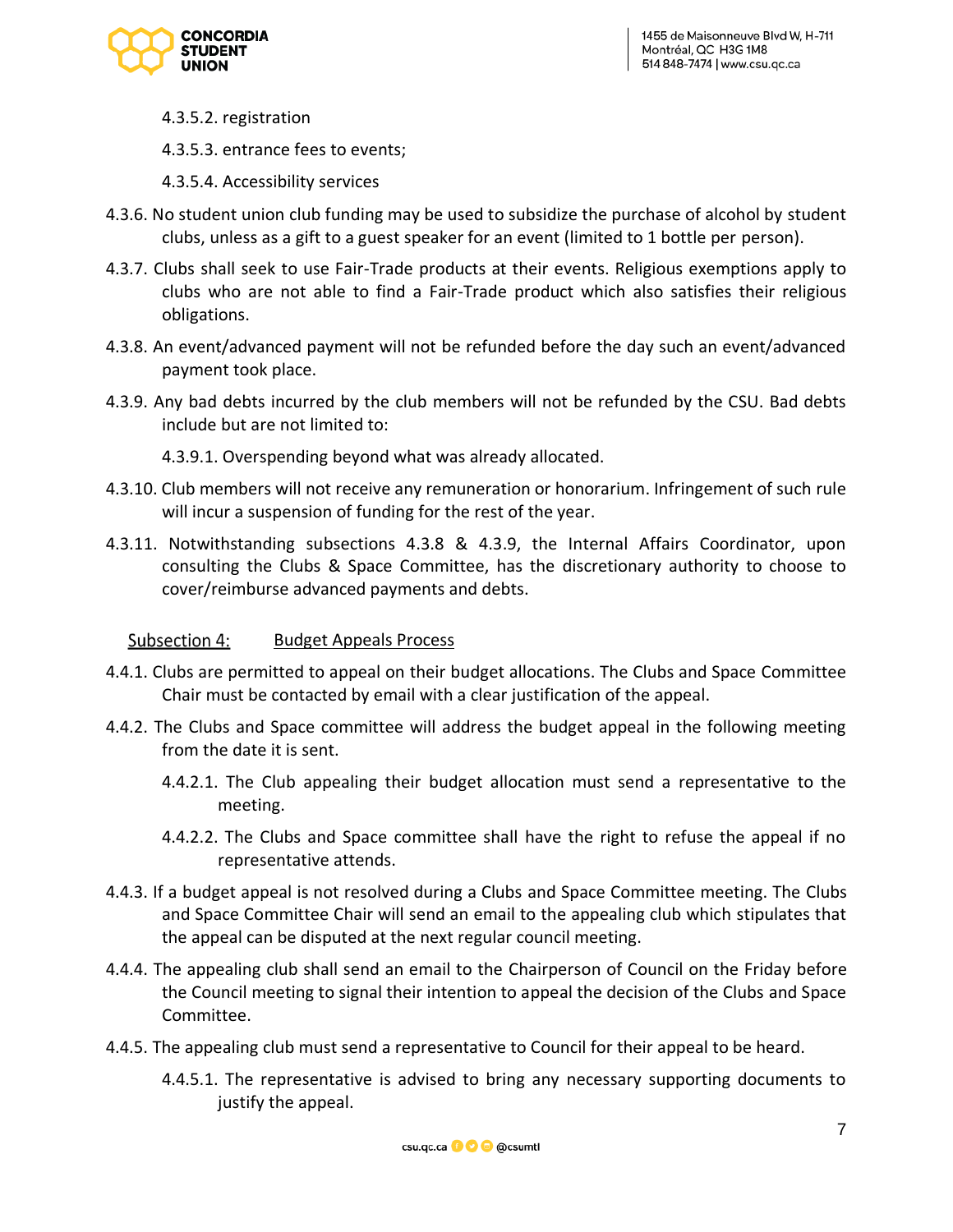

- 4.4.6. The Internal Affairs Coordinator must be present at the council meeting to explain why the appeal was refused by the Clubs and Space Committee.
- 4.4.7. Successful appeals, including the final amount requested, shall require a 2/3 majority of the vote of members of Council.
	- 4.4.7.1. Members of the Clubs and Space Committee should abstain from voting on the appeal.
- 4.4.8. Appeals on events must be submitted to the Clubs and Space Committee at least 7 business days before the event takes place.
	- 4.4.8.1. A Special Committee meeting could be called by the Clubs and Spaces Committee Chair to address the appeal before the due date.
- 4.4.9. The final amount for a budget of a Club decided at a regular council meeting cannot exceed the total Clubs Department budget nor be deducted from any other CSU funding bodies.
- 4.4.10. No appeal can be made on the clubs reserve fund.

### **Section 5: Miscellaneous**

- 5.1. A public event held on campus or organized by a CSU affiliated association must prioritize entrance to student union members.
- 5.2. All CSU property (Clubs Department equipment, furniture, electronics, etc.) must be returned in the same condition within 3 business days of the event it was used for. Failure to do so may result in loss of office space and/or suspension of the budget.
- 5.3. The Internal Affairs Coordinator shall keep a record of every incoming and outgoing expense by each club. They shall share this with the Clubs & Space committee.

### **Section 6: Office Space**

- 6.1. Clubs with offices are required to keep their offices open for a minimum of six (6) hours per week. Their opening hours must be posted on the door to the office, as well as on their website or social media if possible.
- 6.2. The CSU reserves the right to revoke a clubs office space if the club is not making appropriate and full use of that space or are not keeping their office in good condition.
- 6.3. Clubs failing to register their club within the first 5 months of an academic year will automatically lose their office space, which shall be reallocated by the Clubs and Space Committee.

### **Section 7: Conflict Resolution**

7.1. Any conflict arising between two members of a club shall be resolved by the Internal Affairs Coordinator, upon the submission of a Clubs Complaints Form by at least one of the parties.

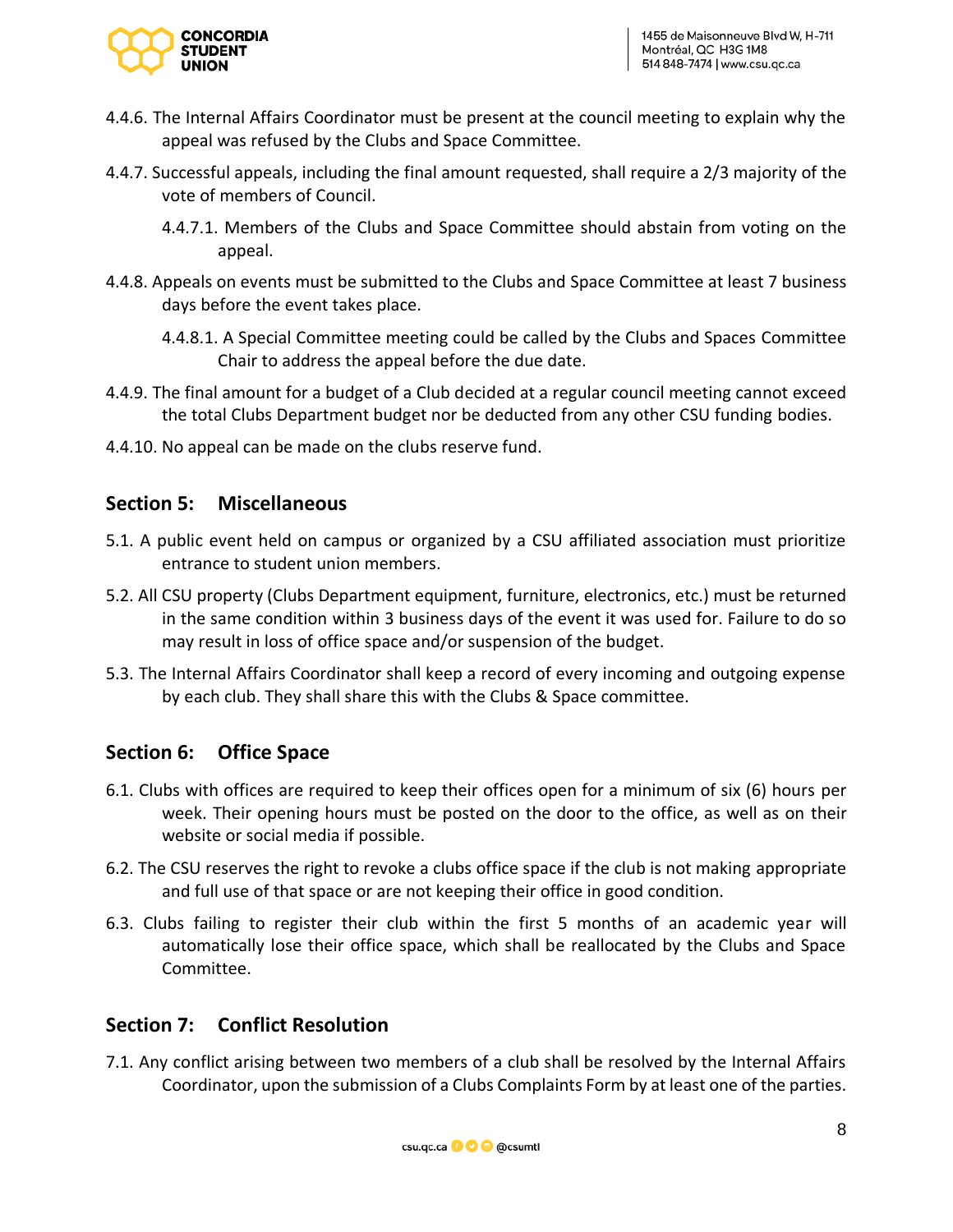

- 7.2. In the case that a conflict cannot be resolved by the Internal Affairs Coordinator, the case shall be referred to the CSU Judicial Board.
- 7.3. All disputes, except budget appeals, between the executives of a club and the Clubs and Space Committee shall be referred to the CSU Judicial Board for resolution.

### **Section 8: Clubs Department Budget**

#### Subsection 1: Budget Allocation

- 8.1.1. The Internal Affairs Coordinator, before the first meeting of the Clubs and Space Committee, shall consult with the Finance Coordinator and the General Manager about allocating the budget.
- 8.1.2. The Clubs and Space Committee at their first meeting shall allocate money for:
	- 8.2.1. The Clubs Budgets
	- 8.2.2. A Reserve Fund
- 8.1.3. At least 2% and no more than 5% of the budget shall be allocated to the Reserve Fund.

#### Subsection 2: Reserve Fund

- 8.2.1. The Reserve Fund shall be a budget line under the Clubs Department Budget with the sole purpose of aiding in the resolution of unforeseen expenses. The goal of this fund is to discourage deficit spending on the Clubs Department budget.
- 8.2.2. The use of the Reserve Fund shall require a simple majority vote of the Clubs and Space Committee.
- 8.2.3. Any use of the Reserve Fund shall be noted in the Clubs and Space Committee minutes for approval at the regular council meeting following its use.
- 8.2.4. The following expenses shall be covered by the Reserve Fund:
	- 8.2.4.1. Unforeseen expenses made by a club including event costs and furniture costs
	- 8.2.4.2. Any other expense the committee deems as unforeseen.
- 8.2.5. The balance left in the Reserve Fund for a given year will be added to the budgeted Reserve fund of the following year.

#### Subsection 3: Mid-Mandate Budget Review

- 8.3.1. Before the Budget Revision in January, the Internal Affairs Coordinator shall review the budget with the Finance Coordinator and the General Manager.
- 8.3.2. Within a week of this meeting, the Internal Affairs Coordinator shall review the budget with the Clubs and Space Committee.